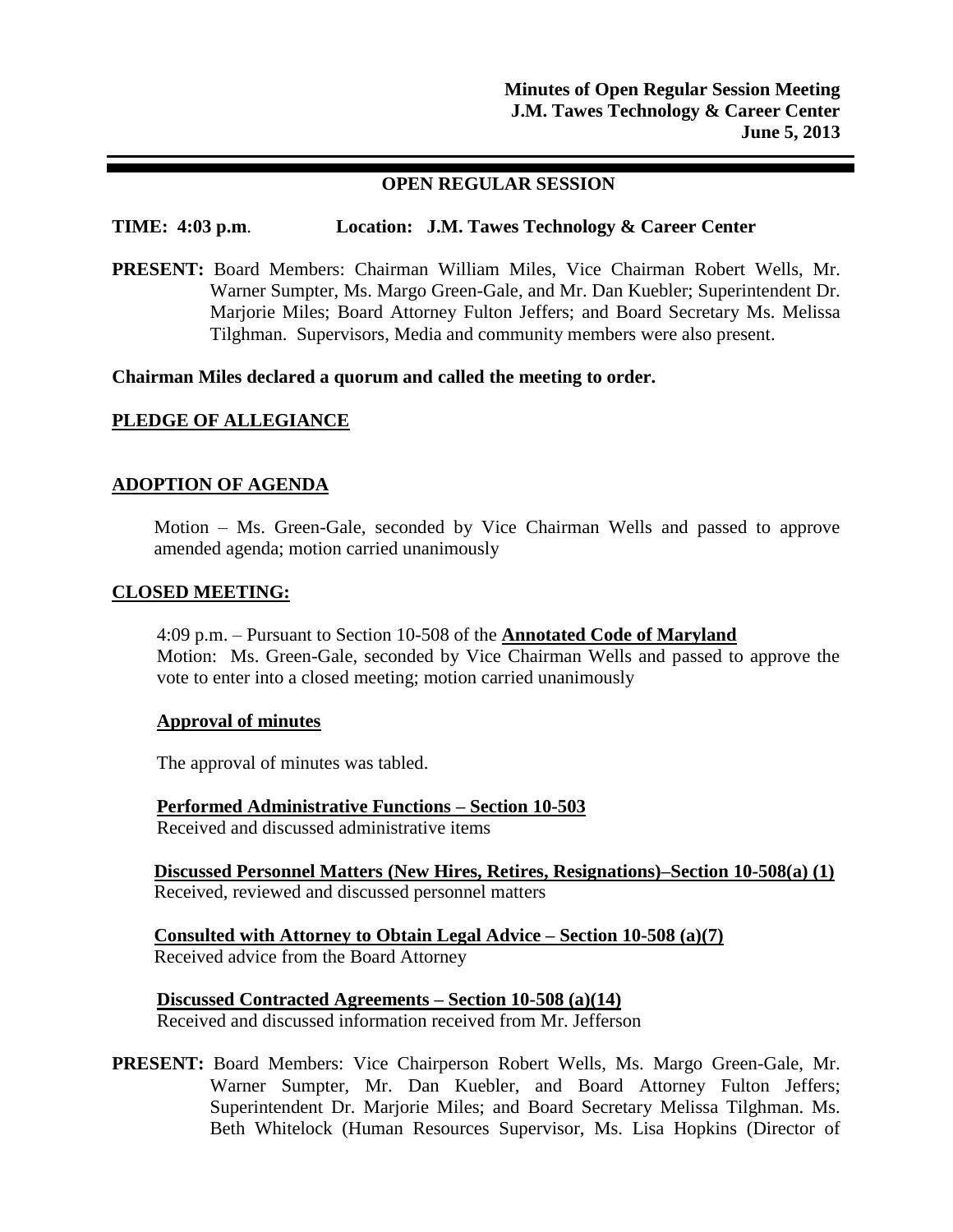Curriculum & Instruction) and Mr. Paul Jefferson Chief Operations Officer) were present for a portion of the meeting.

# **The Board convened in an Open Regular Meeting at - 6:14 p.m.**

# **Public Participation**

# William Benson

Mr. Benson addressed the Board commenting on remarks about the school system and what must happen to make it more successful. He stated that a school system functions as a business and its product is education. In order to be successful, students are expected to lead productive and meaningful lives. Mr. Benson responded to the statements made by Washington High School students. He stated that those students supported Mr. Johnson and appreciated that Mr. Johson supported the basketball team, but the focus should not be on sports, and statistically very few students will become professional sports players.

The following community members addressed the Board regarding their dissatisfaction with the performance of Somerset County School Board of Education members:

# Zelma Hayward

Ms. Hayward testified to the Board regarding a letter presented to the Board requesting a legal hearing with the Board and the Concerned Citizens for the Advancement of Somerset County. The organization's letter addressed issues relating to improprieties, ethical issues, conflict of interest incidents, and policy violations of members of the Board. She stated that Vice Chairman Wells and Mr. Kuebler should recuse themselves from voting on any decisions made regarding Washington High School because of the prejudice that has been exhibited. Ms. Hayward expressed concern that if Vice Chairman Wells and Mr. Kuebler did vote on any issues concerning Washington High School, their decision would be biased. She also questioned the need in adding two assistant superintendent's to the budget.

Beatrice Wright and Shawn Barnes presented the following questions and comments:

- $\triangleright$  It is a violation of Board policies for Board members to post personnel matters on social media websites.
- $\triangleright$  It is the Chairman's responsibility to hold incompetent Board members accountable.
- $\triangleright$  Does the Board have substantial evidence to support the alleged claims of Mr. Johnson and has consideration been given that some reports may have been done out of malice?
- The Board should address the misconduct and gross behavior of school board members.
- $\triangleright$  Mr. Johnson is a credentialed, qualified and effective principal and deserves to retain his position.
- $\triangleright$  The parents and students support of Mr. Johnson are not being considered.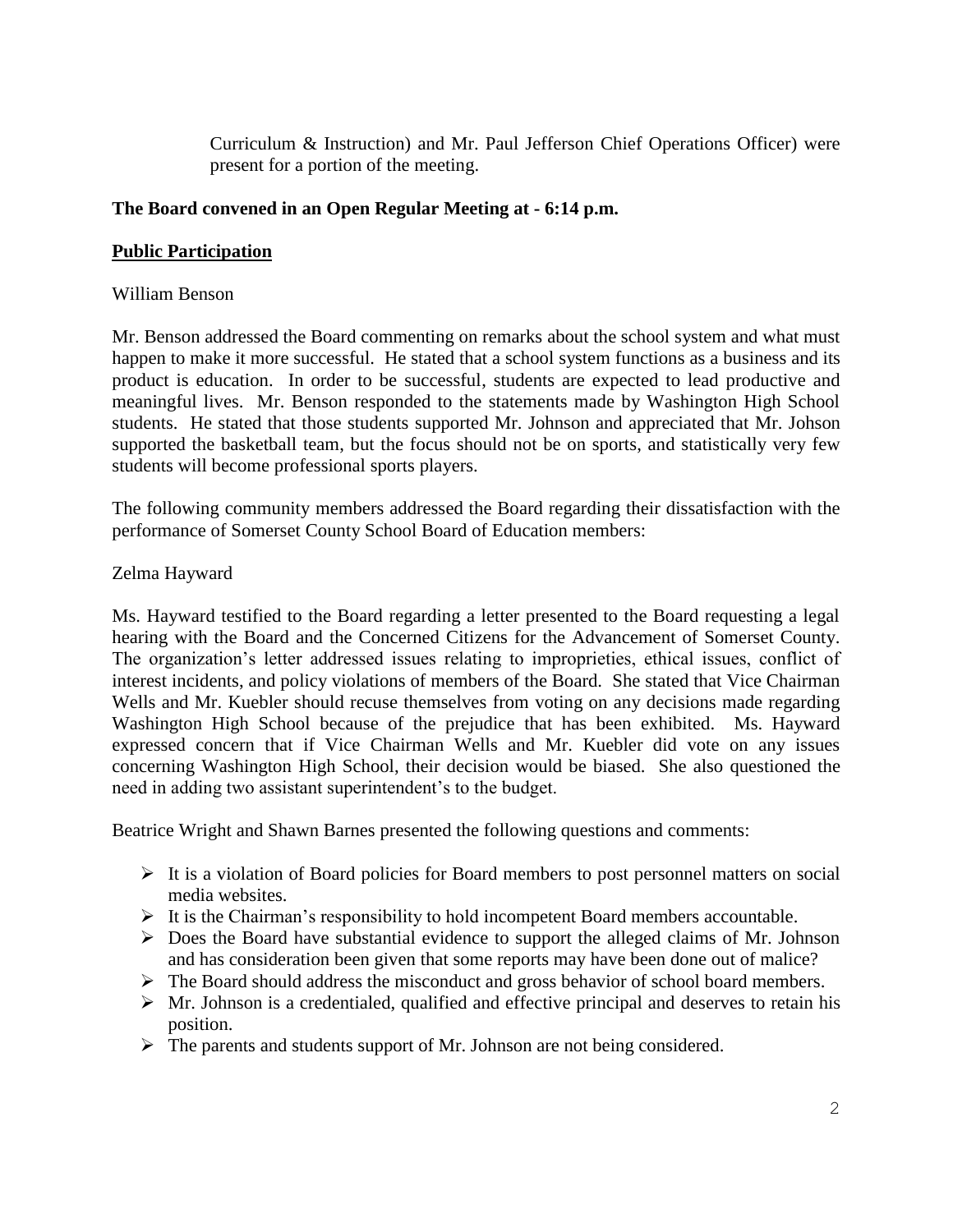- $\triangleright$  The request of documented justification for considering moving Mr. Johnson from Washington Academy & High School
- The request that Board members be unbiased and investigate all complaints and allegations against Mr. Johnson

# Cathy Landon

Ms. Cathy Landon, a substitute for bus #70, stated that Mr. Robert Hess, the bus contractor, is currently self-funding the cost of a bus aide. Ms. Landon requested the Board's consideration to fund the placement of bus aides on buses with discipline issues.

Chairman Miles thanked the community for their public comments.

### **Open Regular Session Minutes**

The minutes were tabled until the June 18, 2013 Board meeting.

#### **Announcement of Closed Meetings:**

Chairman Miles announced that the Somerset County Board of Education met in Closed Sessions on the following dates pursuant to Section 10-508(a) and Section10-503 of the *Maryland Annotated Code* for the reasons listed below:

 $\triangleright$  May 14, 2013  $\triangleright$  May 22, 2013  $\triangleright$  May 23, 2013  $\triangleright$  May 29, 2013  $\triangleright$  June 05, 2013

#### **NEW BUSINESS**

#### **Student Services**

# **Attendance Policy, #600-07**

Ms. Renee McLaughlin, Supervisor of Elementary Education, presented revisions to the Attendance Policy. Mr. Kuebler stated that Somerset County Public Schools should have higher attendance goals than the Maryland State Department of Education requires. Mr. Kuebler also requested to have family field trips included in the ten days that students are allowed to miss with a parent note. Ms. McLaughlin will provide the Board with an overall percentage of SCPS student attendance.

Mr. Kuebler requested that SCPS develop a matrix of student discipline issues and accompanying consequences.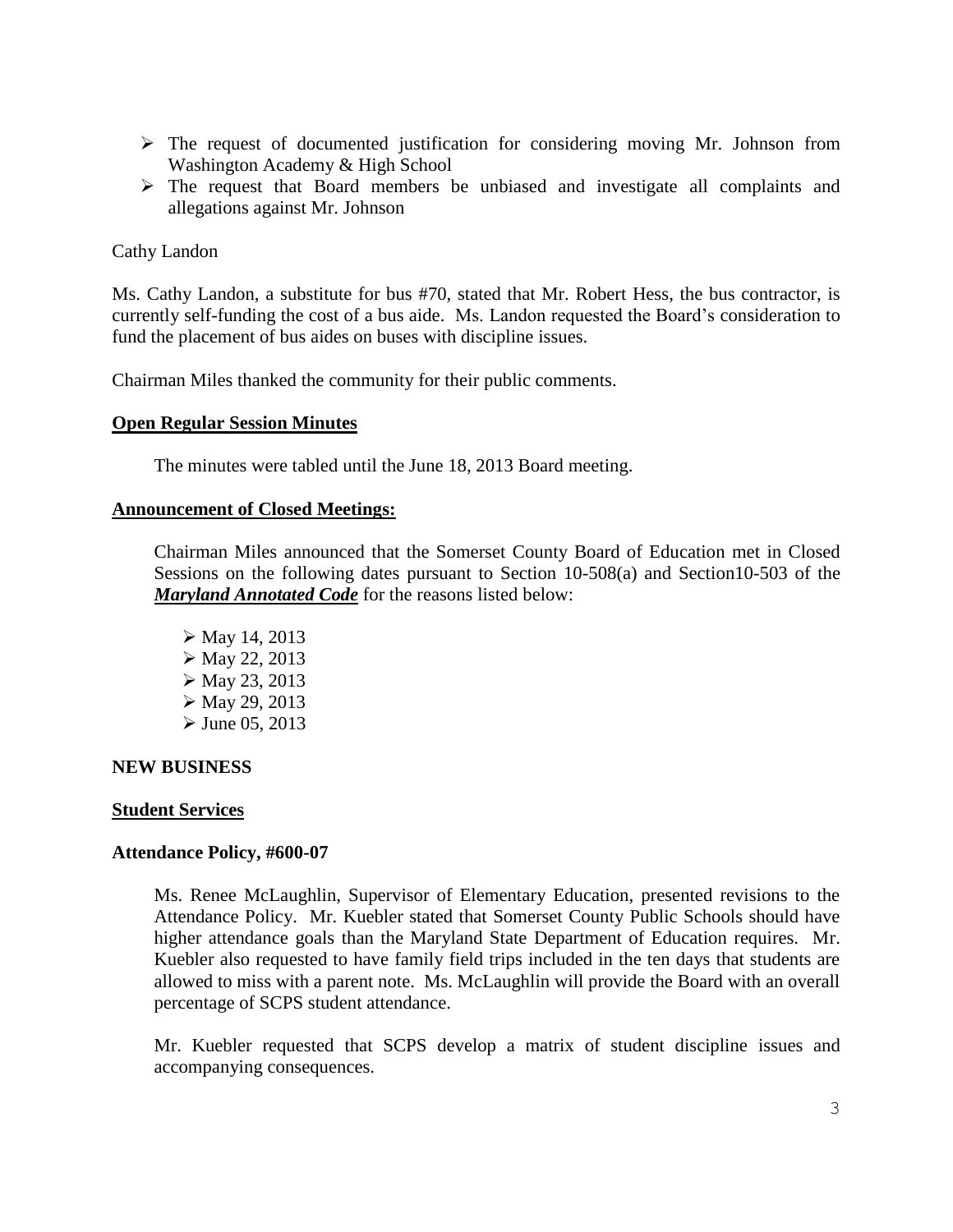Ms. Vicki Carter, Supervisor of Secondary Education, informed the Board that the Student Council committee at Washington and Crisfield High Schools are sponsoring the "Dare Not to Swear Project". Mr. Kuebler asked that this project be expanded to Somerset Intermediate School.

### **Elementary School Classroom Expansion – The Promise Academy**

Ms. McLaughlin provided the Board with an update on the expansion of the elementary classroom at Marion Sarah Peyton. She stated that two computers and laptops will be needed, four large coaster breakfast bags, and student desks with cubicles. Chairman Miles responded that while he is in favor of the classrooms being equipped for the additional students, he is concerned about the funding source. Mr. Kuebler requested that Ms. McLaughlin discuss her plan with the interim assistant superintendents and suggested that the funding be taken from the technology budget. Dr. Miles suggested that the Board wait until the new Interim Superintendent is in place and take time to plan for the additional students at the High Roads Academy.

### **Facilities and Transportation**

### **Bus #55 Contract**

A motion was called upon by Vice Chairman Wells, seconded by Mr. Sumpter and passed to approve Mr. Jefferson's request to transfer the late Betty Reese's, contract #55 to her son Mr. James Reese, Jr.; motion carried unanimously

# **Bus #2 Contract**

A motion was made by Mr. Sumpter, seconded by Ms. Green-Gale and passed to approve Mr. Jefferson's request to advertise for bus contract #2; motion carried unanimously.

#### **Education Facilities Master Plan Approval**

Mr. Jefferson presented the Facilities Master Plan to the Board for their review and study. He will revise and present at the June 18, 2013 Board meeting.

#### **Human Resources Report**

#### **New Hires, Retirees, Resignations**

A motion was called upon by Mr. Sumpter, seconded by Mr. Kuebler and passed to approve the Revised Human Resources Report: motion carried unanimously.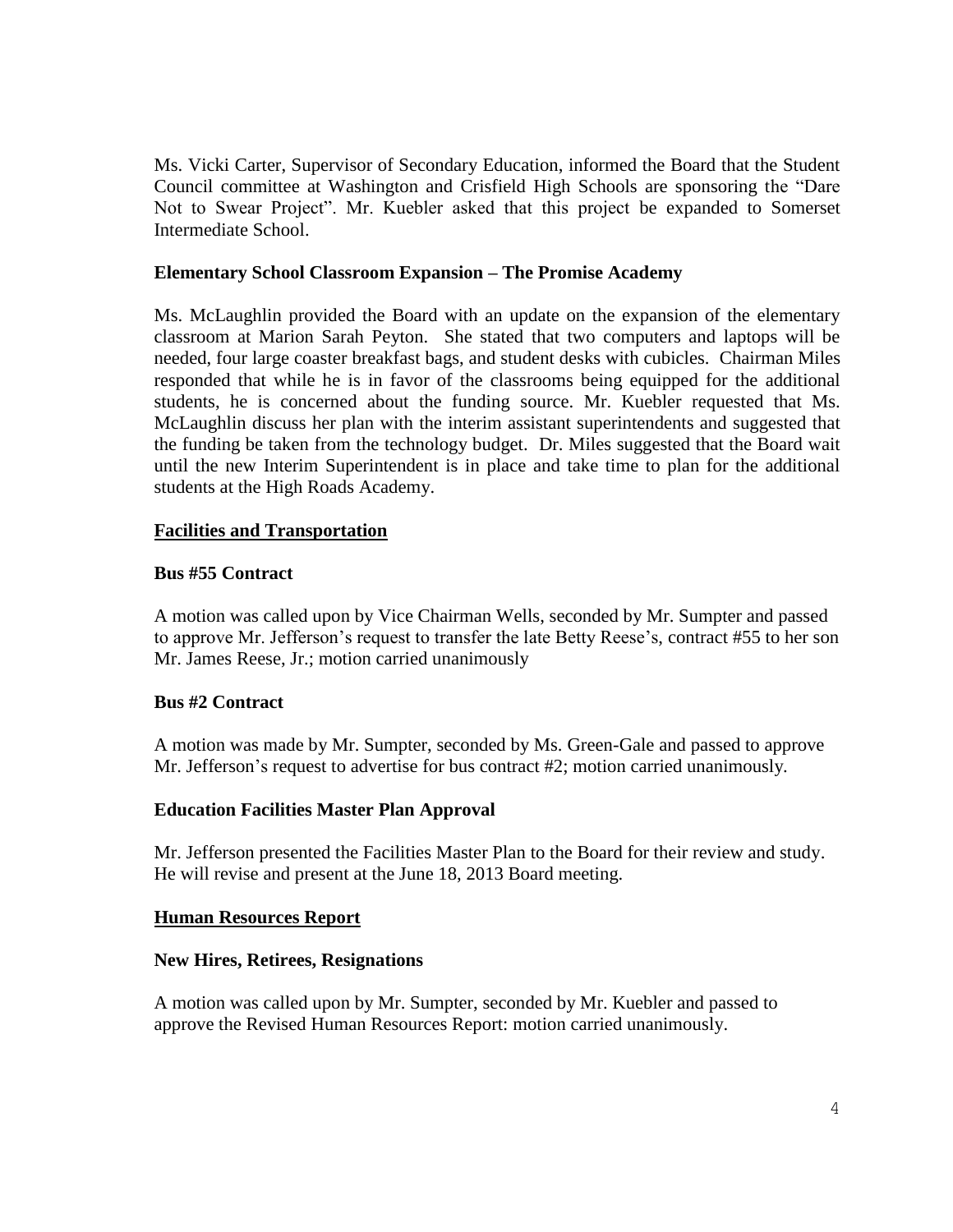**New Hires:** Crystal Cudnik, Raleigh Meddings, Gavin Parker, Caitlin Canoles, Sarah Lazerri, and Michele Messick

**Transfers:** Shari Aigner, Heather Travis, Kirsten Gibson, Steve Millard, Rebecca Pratt, Delia Young, Jonathon Dolesh, and Kamesha Miller

**Separations:** Josh Coughran

A motion was called upon by Vice Chairman Wells, seconded by Ms. Green-Gale and passed to approve Part II of the Human Resources report; motion carried unanimously.

**New Hires:** Wendy Brady

**Separations:** Lisa Hopkins

**Transfers:** Zanae Allen-Ari

A motion was called upon by Ms. Green-Gale, seconded by Mr. Warner Sumpter and passed to approve the hiring of the New Interim Superintendent, Mr. John Gaddis; motion carried unanimously.

### **Job Descriptions**

Ms. Whitelock presented the Instructional Technology Coordinator's job description for the Board's review and study. Mr. Kuebler requested additional information on the description before final review.

# **Athletic Committee Update**

Mr. Kuebler stated that the Athletic Committee should be led by the Assistant Superintendent. He requested that the committee look into purchasing new athletic uniforms.

#### **Policy #500-32, Promotion/Retention**

Ms. Holland presented SELAC's requested revisions to Policy #500-32, Promotion/Retention, for the Board's review and study.

# **SUPERINTENDENT AND BOARD MEMBER COMMENTS**

Chairman Miles introduced Dr. John Gaddis, new Interim Superintendent. Dr. Gaddis stated that his focus in on student achievement and the success of students. He is looking forward to beginning on July 1, 2013, and is requesting parent and community support.